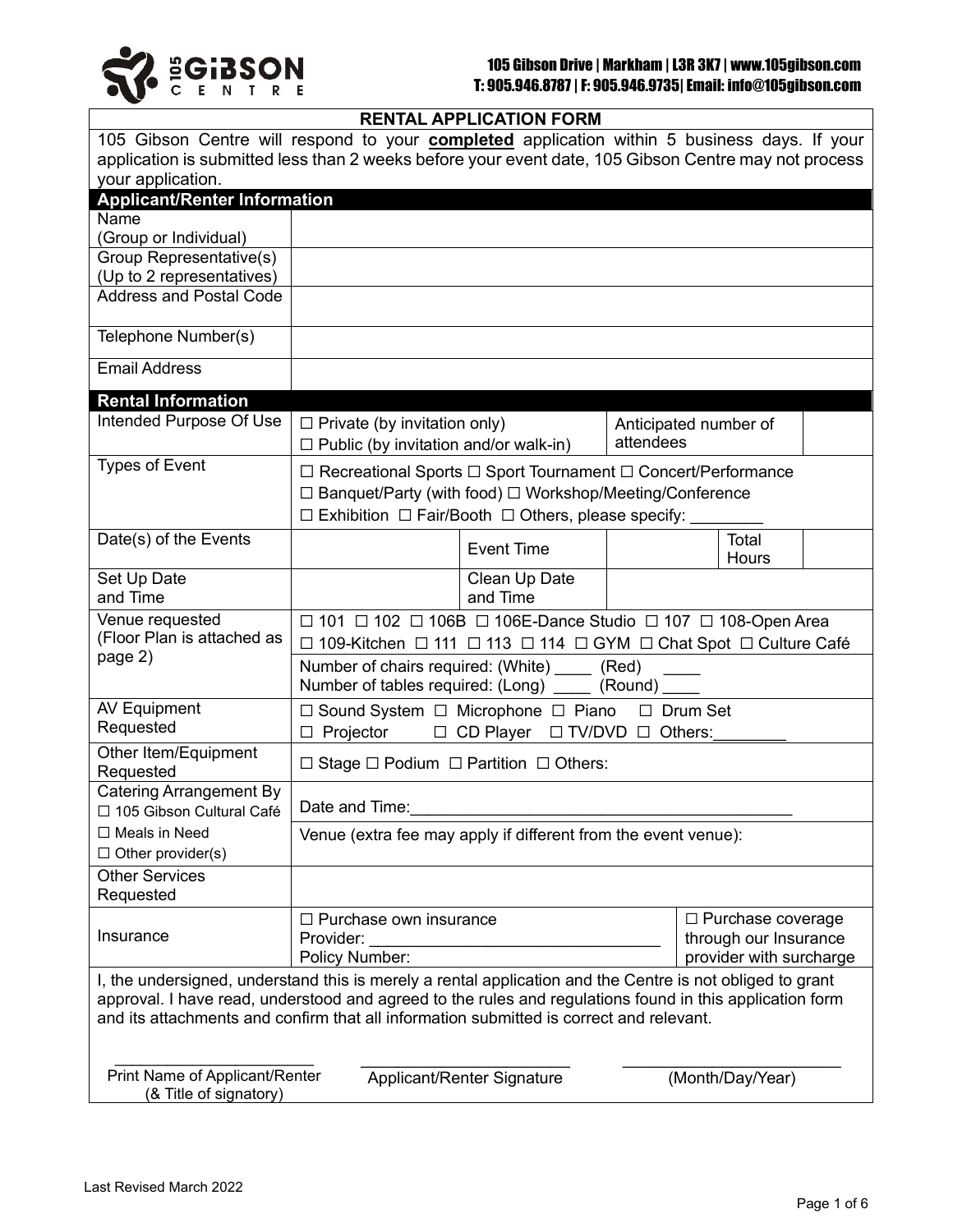

# **Floor Plan of 105 Gibson Centre**

| <b>Venues</b>            | <b>Approximate Capacity in theater</b><br>seating style with no other furniture |
|--------------------------|---------------------------------------------------------------------------------|
| 101 - Multipurpose Room  | 150 people, 1175 sq. ft.                                                        |
| 102 - Multipurpose Room  | 150 people, 2018 sq. ft.                                                        |
| 106B - Multipurpose Room | 60 people, 409 sq. ft.                                                          |
| 106E - Dance Studio      | 60 people, 714 sq. ft.                                                          |
| 107 - Multipurpose Room  | 30 people, 282 sq. ft.                                                          |
| 108 - Open Area          | 250 people, 2340 sq. ft.                                                        |
| 109 - Kitchen            | 20 people, 562 sq. ft.                                                          |
| 111 - Multipurpose Room  | 70 people, 620 sq. ft.                                                          |
| 113 - Multipurpose Room  | 50 people, 464 sq. ft.                                                          |
| 114 - Multipurpose Room  | 40 people, 362 sq. ft.                                                          |
| Gymnasium                | 700 people, 6848 sq. ft.                                                        |
| Chat Spot                | 40 people, 420 sq. ft.                                                          |
| <b>Cultural Cafe</b>     | 90 people                                                                       |

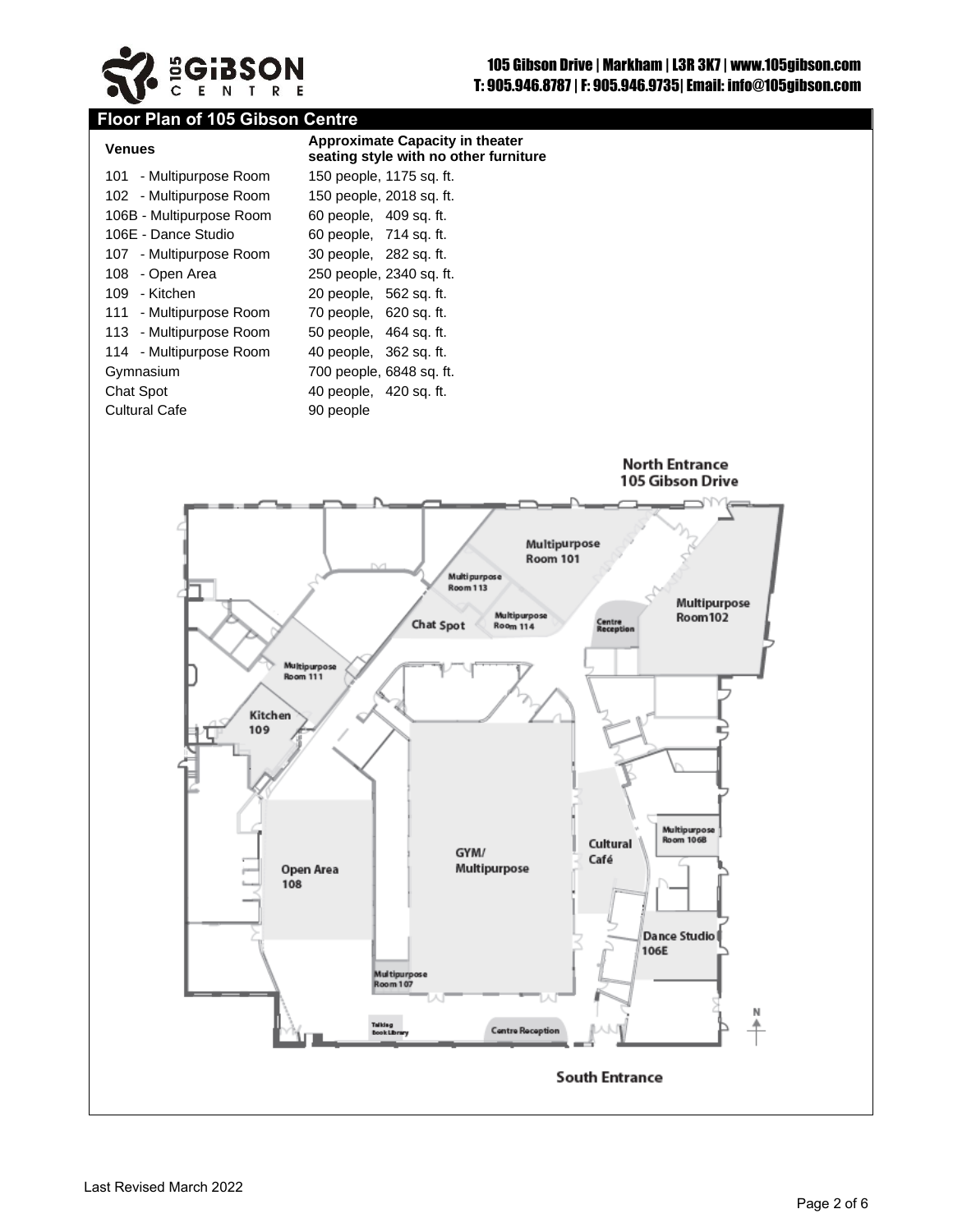

### **Rental Rules and Regulations**

105GC is a Christian faith-based organization whose mission is to share the compassion and hope of Jesus with local people and people in need by serving those people according to the tenets of Christianity. 105GC has no political affiliations in Canada or abroad. 105GC reserves the right to refuse rental or to cancel any event which is counter to this mission statement and policy of no political affiliation.

Renter must read and keep these rental rules and regulation for record. Once the rental application is approved, these rules and regulations shall form part of the rental agreement between Renter (hereinafter called the "Renter") and 105 Gibson Centre. (hereinafter called the "Centre")

#### **Rental Procedure**

- 1. Venue shall be booked through the Operations Manager of the Centre in person or by email with the submission of Rental Application Form.
- 2. To reserve any venue, the Rental Application Form must be completed and signed.
- 3. The Centre will respond to the application within 5 business days after the notice of submission is received. If the application is submitted less than 2 weeks before event date, the Centre has the sole discretion to deny the rental application.
- 4. The charges for using the venue of the Centre shall be agreed between the Renter and the Centre upon the Centre's approval of the reservation request under the Rental Application Form. The reservation must be approved by the Operations Manager or designated staff of the Centre.
- 5. The Centre may request the Renter to provide extra documentation regarding the reservation before confirmation. Requirement may vary depending on the purpose and type of the reservation.
- 6. Upon approval of the reservation request, the Centre will issue an invoice to the Renter.
- 7. Rental payment shall be paid by cash, credit card or cheque made payable to '105 Gibson Centre'.
- 8. The Renter is required to pay 50% of the rental fee to secure the reservation with a signed agreement in such form as provided by the Centre.
- 9. All balance is due 30 days prior to the event. If the application is submitted less than 30 days before the event, the Renter must pay the full fee for the reservation to secure the reservation with the signed agreement.
- 10. Failure to pay the balance before the due date may result in a penalty being payable by the Renter and may be considered as intent to cancel the reservation made by the Renter. In the case of cancellation, the deposit shall be forfeited to the Centre and the Centre shall not be liable to the Renter or any other party for any loss or damages arising from such cancellation.
- 11. Prior to using the reserved venue, the Renter may be required to submit a security deposit in cash or cheque for renting the venue and an additional security deposit for any equipment from the Centre at the time when the rental balance is paid. The security deposit, if any, will be refunded within thirty (30) days after the scheduled event upon the Centre's inspection of the rented area and equipment for cleanliness and maintenance purposes. The Centre reserves the right to retain part or all of the security deposit to pay for any costs of repairs or cleaning needed to restore the venue or equipment. The Renter is also responsible for further payment to the Centre if the cost of cleaning, repairs or replacement of damaged items exceeds the security deposit.

#### **Cancellation**

- 1. The reservation may be cancelled by either the Centre or the Renter with 60 days written notice.
- 2. If the Renter cancels the booking 30 days or more prior to the event, 50% of the rental deposit will be refunded. The deposit shall be forfeited to the Centre if the event is cancelled less than 30 days before the event, unless the facility can be otherwise rented on the event date(s), in which case 50% of the deposit will be refunded.
- 3. The Centre reserves the right to cancel any granted approval by notifying the Renter at least 30 days prior to the date of the event or the first date of the event if the reservation is for more than 1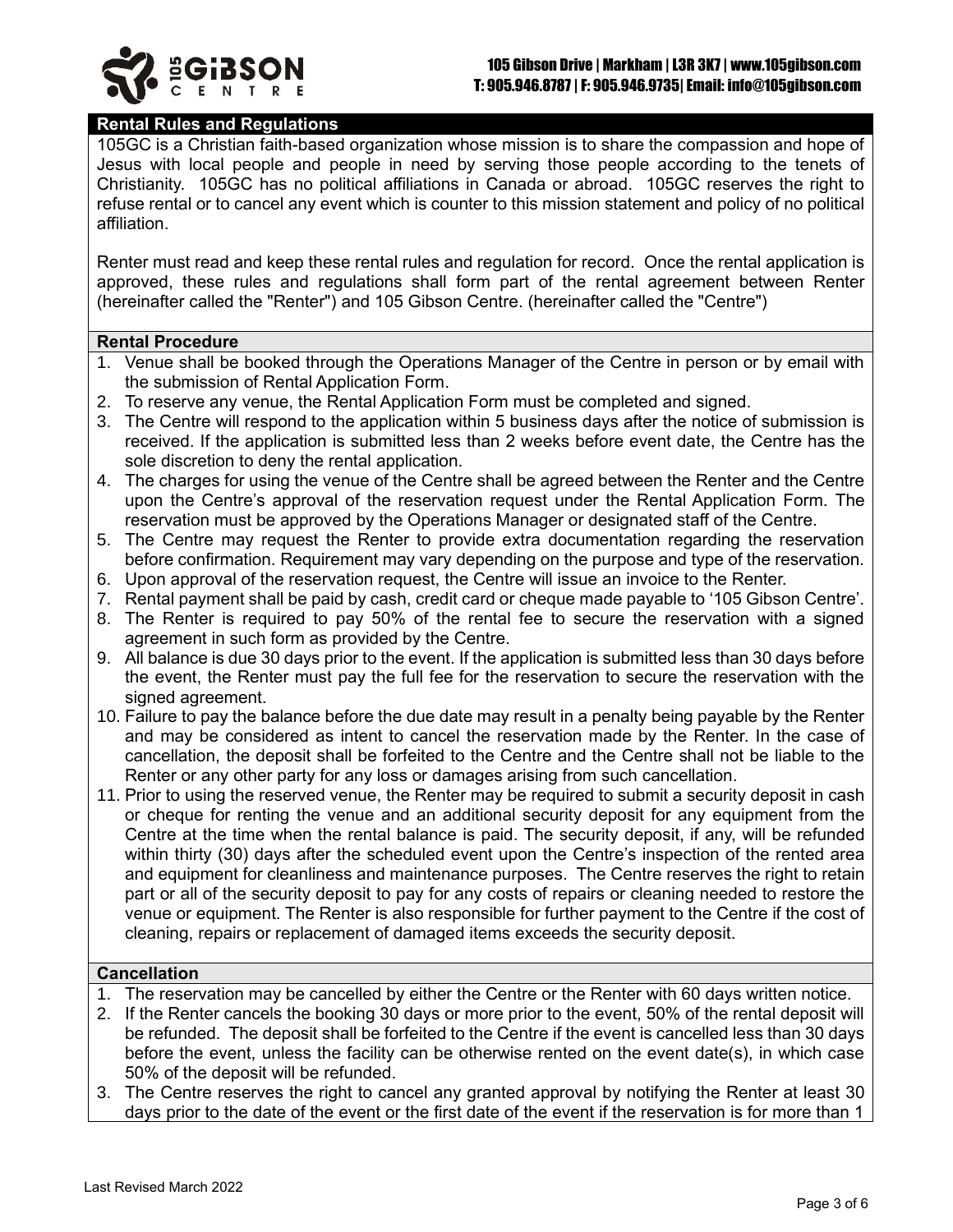day, in which case any deposit paid shall be refunded to the Renter. The Centre shall not be liable to the Renter for any loss or damages arising from such cancellation.

- 4. Force Majeure: In the event either party is unable to perform its obligations under the terms of this agreement because of acts of God, strikes, failure of carrier or utilities, equipment or transmission failure or damage that is reasonably beyond its control, or any other cause that is reasonably beyond its control, such party shall not be liable for damages to the other for any damages resulting from such failure to perform or otherwise from such causes**.** The Centre will attempt to notify the Renter as soon as possible in the event of such a cancellation. All fees paid by the Renter shall be refunded.
- 5. If the Renter terminates an annual agreement prior to the end of its term where special rates were given for that long term agreement, the Renter shall be obligated to pay the normal rental rate for the actual period of time the contract lasted.

#### **Insurance Requirements**

The Renter must provide a proof of liability/event insurance in the name of the user group with "Toronto Christian Community Church O/A 105 Gibson Centre", being the legal name of the Centre, as the additional insured. The Centre's insurance does not cover users or user groups. The Centre requires that the Renter renting facilities at the Centre to have insurance coverage. Any additional requirements the Centre may impose in view of the nature of the event.

Insurance Options:

- 1. Provide own Insurance with the following attributes:
	- Naming of 'Toronto Christian Community Church O/A 105 Gibson Centre' as an additional insured
	- General public liability with at least two million dollars (\$2,000,000) coverage for each occurrence (or such higher amount as required by the Centre in consideration of the nature of the event)
	- Include full participant coverage
- 2. Purchase insurance coverage through the Centre Insurance provider with premium surcharge.

#### **Approval Criteria**

Approval of venue rental is subject to the compatibility of the nature of the event, the principles, goals and objectives of the organizer, with those of the Centre. Additional requirement(s) might be asked of the Renter.

#### **Restrictions**

- 1. The consumption of alcoholic beverages is strictly prohibited at all times in the Centre premises.
- 2. Smoking is prohibited in all areas of the Centre building and parking lot.
- 3. Any storage of equipment or supplies owned by outside agencies, persons or groups at the Centre is not permitted without the prior written permission of the Centre. It must be noted that the Centre shall not be held responsible or liable for damages or loss to any non-centre equipment or supplies.
- 4. There shall be no cooking in the Centre. Light refreshments or catering are allowed only upon the approval of the office of the Centre.
- 5. No open flame is permitted within the Centre. Restricted use of contained flame is subject to the Centre's written approval, which approval may be unreasonably withheld.
- 6. Do not obstruct fire exits/routes with furniture or equipment, or leave any inflammable items within the Centre.
- 7. No signs or objects of any kind shall be placed on or attached to the wall, doors and windows inside or outside of the Centre property without approval of the office of the Centre. Nails and screws must not be used.
- 8. The Centre does not allow any type of sands/pebbles/rocks to be brought into the Centre along with glitter, rice, birdseed, or confetti.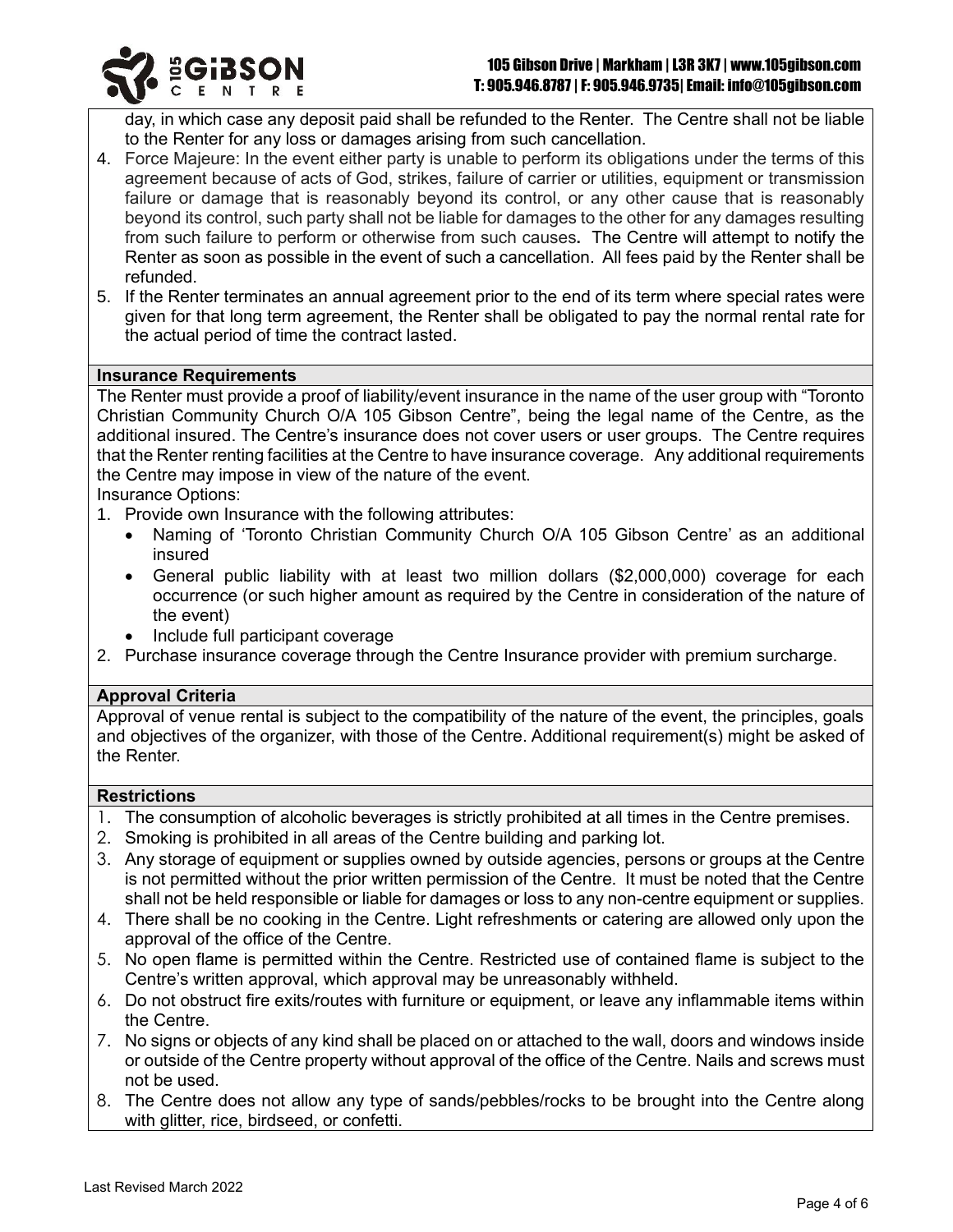

- 9. The Centre does not provide any publicity or advertising for events to be held in the Centre. The Centre logo and wordmark shall not be used by any one without the prior written approval of the Centre.
- 10. Use of the Centre logo in any promotional material must adhere to the Centre's guidelines and be approved by the Centre prior to the material being publicized. The Centre's full name (105 Gibson Centre) must be used in full in the promotional material.
- 11. The Renter shall hold the rented premises and carry on the usage in the premises in strict compliance with these rules and regulations and such other rules and regulations as may be established by the Centre from time to time. (a) The usage shall be carried on in compliance with all applicable federal, provincial and municipal statutes, laws and regulations; (b) Such other reasonable rules and regulations as may from part of the Centre standard form of Rental Agreement.
- 12. Upon receiving knowledge that the Renter has created any media containing a logo, icon or name identifying 105 Gibson Centre as the venue of the event which the Centre has not approved in accordance with paragraph 9, the Centre reserves the right to give written notice to the Renter to destroy and delete all such media identifying the Centre. Upon receiving such notice, the Renter shall destroy, delete, and remove from the public domain all such media within 7 calendar days of the Centre sending written notice to the Renter, and the Renter shall forthwith provide the Centre with proof that such media has been destroyed, deleted and removed from the public domain.
- 13. The Renter further agrees to indemnify and hold harmless the Centre from and against any claim, demands, losses, costs, damages, actions, suits or proceedings which may be brought or commenced by anyone or any group including any religion agency, environmental agency or group as a result of the Renter's use of the premises or any breach by the Renter of any of the rules, bylaws, and regulations as set out in this rental agreement.
- 14. The Renter warrants that no noxious or environmentally unfriendly chemicals or products shall be allowed to enter the drains throughout the rental period and upon vacating the rented premises no such chemicals or products shall be left on the premises.
- 15. The Renter hereby acknowledges that the Centre makes no representation or warranty as to the Renter's intended use of the rented premises. The Renter will solely be responsible for its own due diligence and agrees that its use of the rented premises will comply with all applicable governmental laws, regulations and/or rule, including but not limited to building, fire, health, zoning regulations, and the rules and regulations of the Centre etc.
- 16. Anything that is contrary to the Criminal Code, or any provincial or municipal act, by-law, or regulation shall not be done or displayed at the Centre.

## **Responsibility**

- 1. The Renter (individual/group) is responsible for supervising and monitoring their activities during permitted times and shall be in charge of the reserved venue. If there is any agreed upon requirement not being observed, the Centre has the right to terminate the activities without prior notice.
- 2. The Renter is responsible for arranging their own volunteers or staff to setup/tear down furniture or equipment or upon mutual agreement with assistance of staff of the Centre. The Renter or designated person(s) may be required to attend training or meeting regarding such arrangement. The Centre is not responsible for any injury occurred during training or meeting.
- 3. It is the Renter's responsibility to ensure that the participants use the reserved venue in a safe and reasonable manner and obey all laws. Call 911 in case of any emergency situations.
- 4. The Centre is not responsible for any damage/injury or loss of personal properties of the using party. The Renter shall waive all claims for damages or injuries against the Centre arising from any activities carried out at the Centre.
- 5. The Renter must observe and obey the Ontario Fire Code regulations. Anyone discovering a fire should raise the alarm and call 911. The event must cease and the building shall be evacuated. The Renter or the designated person of the event should maintain a register of participants and